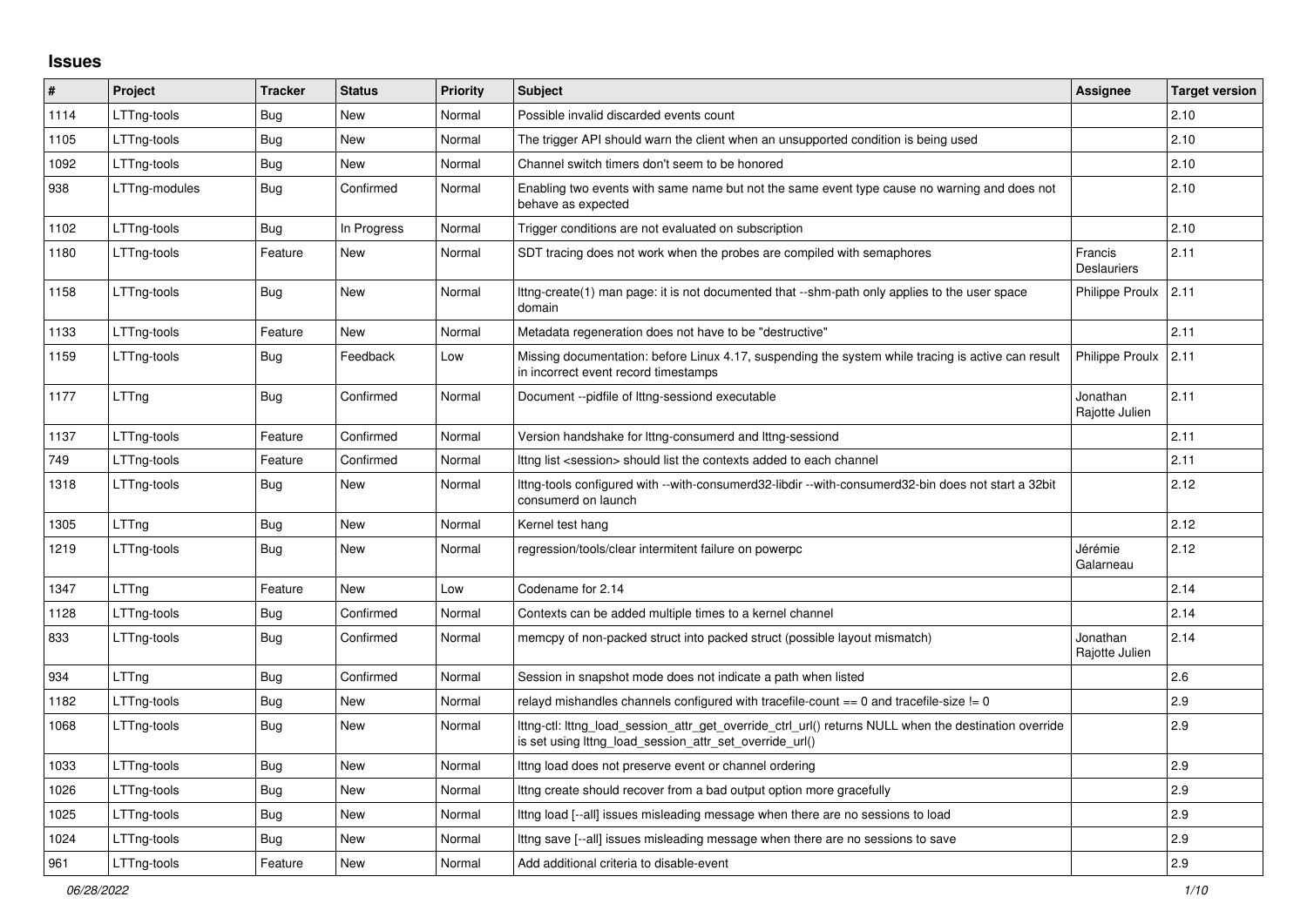| #    | Project           | <b>Tracker</b> | <b>Status</b> | <b>Priority</b> | Subject                                                                                                         | Assignee                   | <b>Target version</b>      |
|------|-------------------|----------------|---------------|-----------------|-----------------------------------------------------------------------------------------------------------------|----------------------------|----------------------------|
| 930  | LTTng-tools       | <b>Bug</b>     | New           | Normal          | "Non-default channel exists within session" when enabling UST/kernel and agent events                           |                            | 2.9                        |
| 928  | LTTng-tools       | <b>Bug</b>     | New           | Normal          | It is possible to specify multiple positional arguments in enable-event command with no effect                  |                            | 2.9                        |
| 968  | LTTng             | Feature        | Feedback      | High            | Ittng-modules kernel and user callstack context                                                                 | Mathieu<br>Desnoyers       | 2.9                        |
| 922  | LTTng-tools       | Feature        | Feedback      | Normal          | Expose cpu_id as a context field in lttng-tools (add-context)                                                   |                            | 2.9                        |
| 1034 | LTTng             | <b>Bug</b>     | Confirmed     | Normal          | KPROBE & KREPROBE support for saved/loaded sessions is not working                                              |                            | 2.9                        |
| 1023 | LTTng             | <b>Bug</b>     | Confirmed     | Normal          | Error message on enabling event/all event for -j/-l/-p                                                          |                            | 2.9                        |
| 994  | LTTng-tools       | <b>Bug</b>     | Confirmed     | Normal          | Configured metadata data channel not listed for UST domain                                                      | Jérémie<br>Galarneau       | 2.9                        |
| 987  | LTTng-tools       | Bug            | Confirmed     | Normal          | Incomplete string comparison pattern                                                                            | Jérémie<br>Galarneau       | 2.9                        |
| 985  | LTTng-tools       | Feature        | Confirmed     | Normal          | Print *real* total size of buffers on channel listing                                                           | Jonathan<br>Rajotte Julien | 2.9                        |
| 932  | LTTng-tools       | Feature        | Confirmed     | Normal          | LTTng client error code semantics are ill-defined                                                               | Jérémie<br>Galarneau       | 2.9                        |
| 919  | LTTng-tools       | <b>Bug</b>     | Confirmed     | Normal          | "Ittng track" list pid in order when listing with ust. Kernel is alright. look for sorting and output           |                            | 2.9                        |
| 901  | LTTng-tools       | <b>Bug</b>     | Confirmed     | Normal          | Some liblttng-ctl don't return LTTNG_OK on success                                                              | Jérémie<br>Galarneau       | 2.9                        |
| 897  | LTTng-tools       | <b>Bug</b>     | Confirmed     | Normal          | Some commands are not gracefully handling the absence of a session daemon                                       | Jonathan<br>Rajotte Julien | 2.9                        |
| 990  | LTTng             | Feature        | Confirmed     | Low             | Additional make check targets                                                                                   | Jonathan<br>Rajotte Julien | 2.9                        |
| 752  | LTTng-tools       | Bug            | In Progress   | Low             | Output paths need better handling than truncation                                                               | Philippe Proulx            | 2.9                        |
| 1300 | <b>Babeltrace</b> | Feature        | New           | Normal          | babeltrace2 lacks knowledge of bitwise enum produced by lttng-modules                                           |                            | Babeltrace -<br>2.1        |
| 1289 | <b>Babeltrace</b> | Bug            | New           | Normal          | docs: document that the "notext" flag is required to build out of tree plug-ins when linking with<br>LLVM's Id  | <b>Philippe Proulx</b>     | Babeltrace -<br>2.1        |
| 1233 | <b>Babeltrace</b> | Feature        | New           | Normal          | Python: Add __str__ to Message types, and perhaps other types                                                   |                            | Babeltrace -<br>2.1        |
| 1232 | <b>Babeltrace</b> | <b>Bug</b>     | New           | Normal          | src.ctf.fs: variant option names without their tag equivalent are accepted, but the decoding process<br>asserts |                            | Babeltrace -<br>2.1        |
| 1230 | <b>Babeltrace</b> | <b>Bug</b>     | New           | Normal          | flt.utils.trimmer: local time can be nonexistent or ambiguous with DST                                          |                            | Babeltrace -<br>2.1        |
| 1229 | Babeltrace        | <b>Bug</b>     | New           | Normal          | flt.utils.trimmer: with no date, beginning time cannot be greater than end time                                 |                            | Babeltrace -<br>2.1        |
| 1227 | Babeltrace        | <b>Bug</b>     | New           | Normal          | cli: Error when using --clock-cycles and -c sink.text.pretty at the same time                                   |                            | Babeltrace -<br>2.1        |
| 1350 | <b>Babeltrace</b> | Bug            | Feedback      | Normal          | Babeltrace failes at a negative clock `offset`                                                                  |                            | Babeltrace -<br>stable 1.x |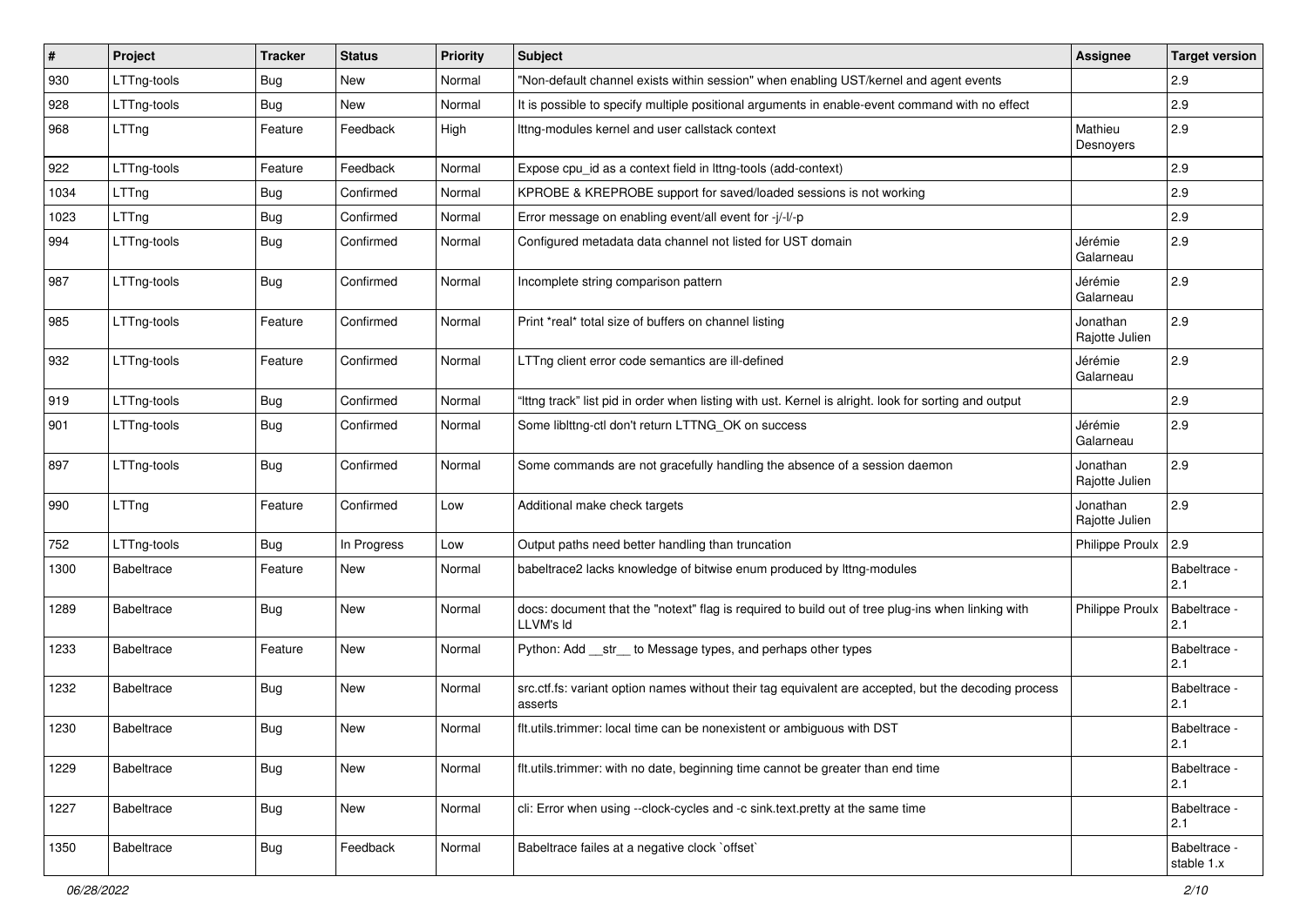| #    | Project           | <b>Tracker</b> | <b>Status</b> | <b>Priority</b> | <b>Subject</b>                                                                                                   | Assignee               | <b>Target version</b>      |
|------|-------------------|----------------|---------------|-----------------|------------------------------------------------------------------------------------------------------------------|------------------------|----------------------------|
| 1348 | <b>Babeltrace</b> | Bug            | New           | Normal          | Assertion failure when passing `smalltrace` CTF test trace twice to convert command                              |                        | Babeltrace -<br>stable 2.0 |
| 1346 | <b>Babeltrace</b> | <b>Bug</b>     | New           | Normal          | sink.ctf.fs: Assertion failure while encoding length FC of dynamic array FC embedded within a static<br>array FC |                        | Babeltrace -<br>stable 2.0 |
| 1338 | <b>Babeltrace</b> | Bug            | New           | Normal          | Crash when specifying convert command with custom python plug-in                                                 |                        | Babeltrace -<br>stable 2.0 |
| 1336 | <b>Babeltrace</b> | Feature        | New           | Normal          | Improve usability of error messages                                                                              | Philippe Proulx        | Babeltrace -<br>stable 2.0 |
| 1334 | Babeltrace        | <b>Bug</b>     | New           | Normal          | Python component class memory leak                                                                               |                        | Babeltrace -<br>stable 2.0 |
| 1333 | Babeltrace        | Bug            | New           | Normal          | Crash on invalid argument sequence                                                                               |                        | Babeltrace -<br>stable 2.0 |
| 1322 | <b>Babeltrace</b> | Bug            | New           | Normal          | Assert in ctf_msg_iter_destroy()                                                                                 |                        | Babeltrace -<br>stable 2.0 |
| 1321 | <b>Babeltrace</b> | Bug            | New           | Normal          | Segfault in bfcr_unsigned_int_cb()                                                                               |                        | Babeltrace -<br>stable 2.0 |
| 1319 | <b>Babeltrace</b> | Bug            | New           | Normal          | Assert in emit_inactivity_message                                                                                |                        | Babeltrace -<br>stable 2.0 |
| 1295 | <b>Babeltrace</b> | Bug            | New           | Normal          | Copy-pasto in bt_value_map_borrow_entry_value doc                                                                | <b>Philippe Proulx</b> | Babeltrace -<br>stable 2.0 |
| 1293 | <b>Babeltrace</b> | Bug            | New           | Normal          | Use after free in sink.ctf.fs finalize                                                                           |                        | Babeltrace -<br>stable 2.0 |
| 1282 | Babeltrace        | Bug            | New           | Normal          | src.ctf.fs' accepts the same input twice                                                                         |                        | Babeltrace -<br>stable 2.0 |
| 1260 | Babeltrace        | Bug            | New           | Normal          | Babeltrace 2 refuses a trace when a previous packet has an end time > begin of the next packet                   |                        | Babeltrace -<br>stable 2.0 |
| 1259 | <b>Babeltrace</b> | Bug            | New           | Normal          | improved to description/usecases for streams and packets.                                                        |                        | Babeltrace -<br>stable 2.0 |
| 1258 | <b>Babeltrace</b> | <b>Bug</b>     | New           | Normal          | Segmentation fault when running with --debug                                                                     |                        | Babeltrace -<br>stable 2.0 |
| 1254 | <b>Babeltrace</b> | <b>Bug</b>     | New           | Normal          | Trace with non-monotonic clocks make babeltrace2 abort                                                           |                        | Babeltrace -<br>stable 2.0 |
| 1236 | <b>Babeltrace</b> | Bug            | New           | Normal          | SIGTRAP in glib found during fuzzing                                                                             |                        | Babeltrace -<br>stable 2.0 |
| 1228 | Babeltrace        | <b>Bug</b>     | New           | Normal          | calling seek to beginning after seek to ns from origin                                                           |                        | Babeltrace -<br>stable 2.0 |
| 1226 | Babeltrace        | Feature        | New           | Normal          | Allow making graph execution more "event-based"                                                                  |                        | Babeltrace -<br>stable 2.0 |
| 1224 | Babeltrace        | <b>Bug</b>     | New           | Normal          | Crash while reading a live per-pid trace                                                                         |                        | Babeltrace -<br>stable 2.0 |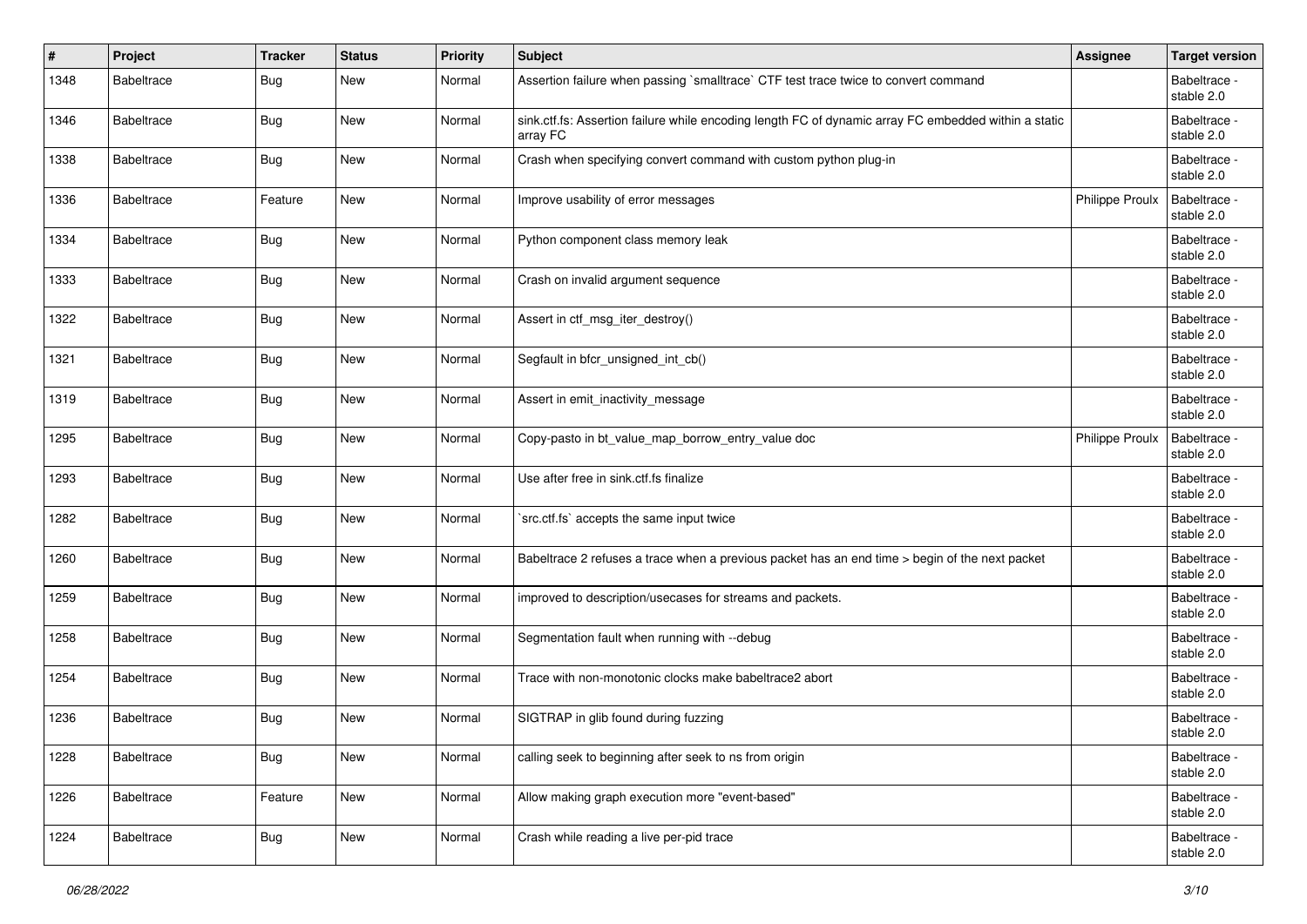| $\pmb{\#}$ | Project           | Tracker    | <b>Status</b> | <b>Priority</b> | Subject                                                                                                                    | <b>Assignee</b>        | <b>Target version</b>      |
|------------|-------------------|------------|---------------|-----------------|----------------------------------------------------------------------------------------------------------------------------|------------------------|----------------------------|
| 1222       | <b>Babeltrace</b> | <b>Bug</b> | New           | Normal          | src.ctf.lttng-live: reading two per-pid traces does not emit messages                                                      |                        | Babeltrace -<br>stable 2.0 |
| 1221       | Babeltrace        | <b>Bug</b> | <b>New</b>    | Normal          | Babeltrace 2 sometimes fail on live trace with Ittng-clear feature                                                         |                        | Babeltrace -<br>stable 2.0 |
| 1351       | Babeltrace        | <b>Bug</b> | Feedback      | Normal          | Babeltrace2 failes at a negative clock `offset`                                                                            |                        | Babeltrace -<br>stable 2.0 |
| 1278       | <b>Babeltrace</b> | <b>Bug</b> | Feedback      | Normal          | "Graph failed to complete successfully" error                                                                              |                        | Babeltrace -<br>stable 2.0 |
| 1234       | <b>Babeltrace</b> | <b>Bug</b> | Feedback      | Low             | src.text.dmesg: some kernel ring buffer lines can be wrongly sorted by time, leading to a muxer<br>error                   |                        | Babeltrace -<br>stable 2.0 |
| 1223       | <b>Babeltrace</b> | Bug        | Feedback      | Low             | Check for cmp and diff in configure                                                                                        |                        | Babeltrace -<br>stable 2.0 |
| 1299       | Babeltrace        | Bug        | Confirmed     | Normal          | babeltrace2 re-uses prior event string rather than expected empty string                                                   |                        | Babeltrace -<br>stable 2.0 |
| 1277       | <b>Babeltrace</b> | <b>Bug</b> | Confirmed     | Normal          | The `ctf` plugin does not support a negative TSDL clock class `offset` attribute                                           |                        | Babeltrace -<br>stable 2.0 |
| 1225       | Babeltrace        | Bug        | On pause      | Normal          | src.ctf.lttng-live: `sessions` query error reporting                                                                       |                        | Babeltrace -<br>stable 2.0 |
| 1126       | LTTng-tools       | Feature    | Feedback      | Normal          | Analyse and refactor interaction based on pipe and converge toward a solution that will result in a<br>convergence in code |                        | Refactoring                |
| 1124       | LTTng-tools       | <b>Bug</b> | Feedback      | Low             | Ittng-sessiond saves empty domain stubs                                                                                    |                        | Refactoring                |
| 1127       | LTTng-tools       | Feature    | Confirmed     | Normal          | regression/tool/filtering use local gen-ust-event instead of tests/utils                                                   |                        | Refactoring                |
| 965        | LTTng-UST         | Feature    | New           | High            | Implement UST statedump                                                                                                    | Mathieu<br>Desnoyers   | Wishlist                   |
| 964        | LTTng-modules     | Feature    | <b>New</b>    | High            | Implement support for persistent memory buffers                                                                            | Mathieu<br>Desnoyers   | Wishlist                   |
| 963        | LTTng-modules     | Feature    | <b>New</b>    | High            | Implement user-space stack dump context                                                                                    | Mathieu<br>Desnoyers   | Wishlist                   |
| 1100       | LTTng-UST         | Feature    | New           | Normal          | Add (possibly symbolic) event whenever blocking occurs due to excessive events                                             |                        | Wishlist                   |
| 1067       | LTTng-modules     | Feature    | New           | Normal          | Update writeback instrumentation for newer kernels                                                                         |                        | Wishlist                   |
| 986        | LTTng-tools       | Feature    | <b>New</b>    | Normal          | Warn when unreasonably short timer values are used                                                                         | Jérémie<br>Galarneau   | Wishlist                   |
| 984        | LTTng-tools       | Feature    | New           | Normal          | Session path in LTTng profiles should not contain date and time                                                            |                        | Wishlist                   |
| 960        | LTTng-tools       | Feature    | New           | Normal          | Add a -m /--matching argument to enable-event                                                                              |                        | Wishlist                   |
| 950        | LTTng-modules     | Feature    | New           | Normal          | Exclude specific kernel events when enabling all of them                                                                   | Francis<br>Deslauriers | Wishlist                   |
| 883        | LTTng-tools       | Feature    | New           | Normal          | consumerd: Automatic reconnect to relayd                                                                                   |                        | Wishlist                   |
| 766        | LTTng-tools       | Feature    | New           | Normal          | Trace file rotation to consider older sessions in same tree                                                                |                        | Wishlist                   |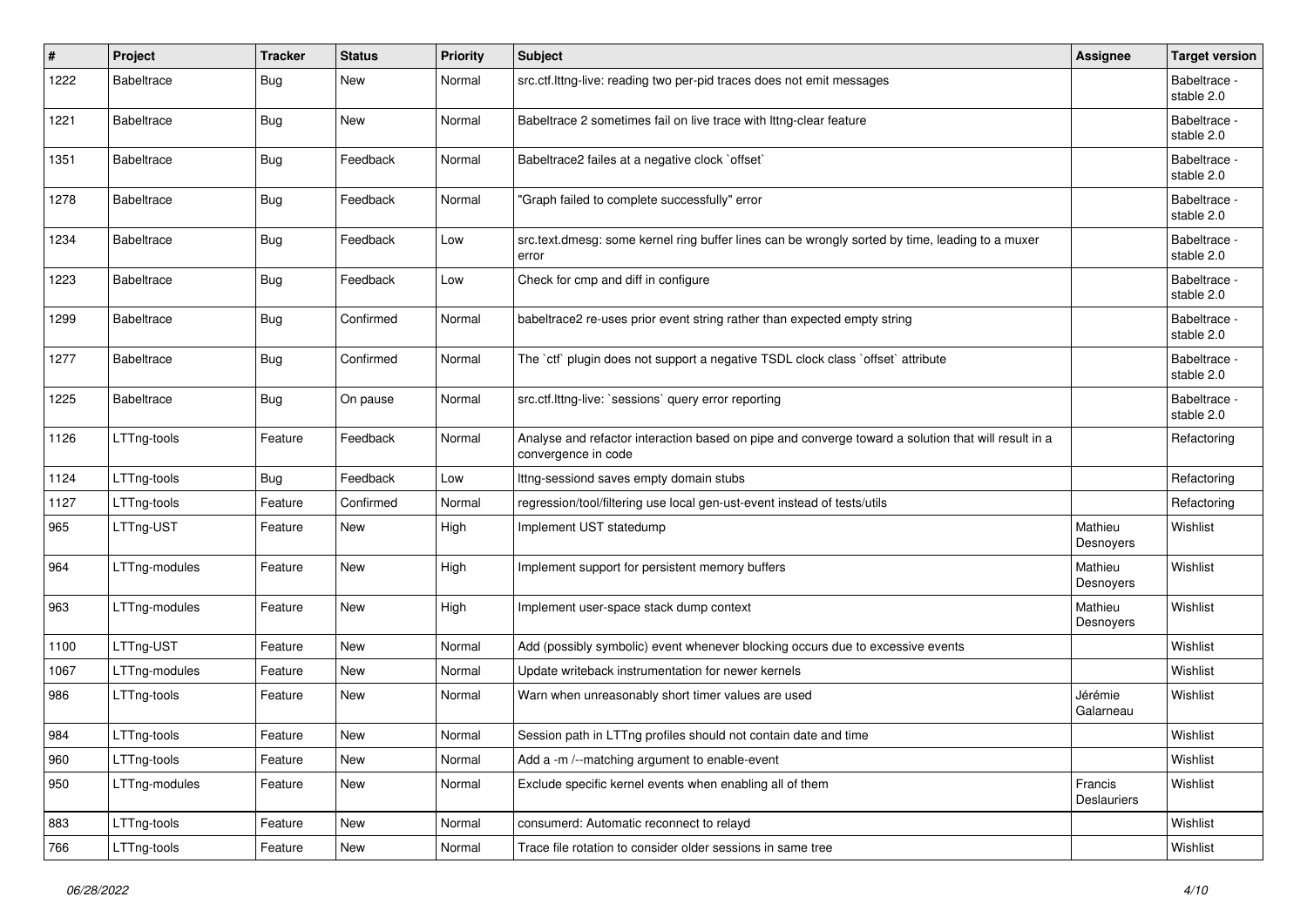| $\pmb{\#}$ | Project       | <b>Tracker</b> | <b>Status</b> | <b>Priority</b> | <b>Subject</b>                                                                             | <b>Assignee</b>      | <b>Target version</b> |
|------------|---------------|----------------|---------------|-----------------|--------------------------------------------------------------------------------------------|----------------------|-----------------------|
| 531        | LTTng-tools   | <b>Bug</b>     | New           | Normal          | Event name scoping seems ill-defined                                                       |                      | Wishlist              |
| 440        | LTTng-UST     | Feature        | New           | Normal          | <b>Tracepoint Documentation</b>                                                            |                      | Wishlist              |
| 395        | LTTng-UST     | Feature        | New           | Normal          | Enable channel after start session                                                         |                      | Wishlist              |
| 211        | LTTng         | Feature        | New           | Normal          | Environment vars                                                                           |                      | Wishlist              |
| 1066       | LTTng-tools   | Feature        | New           | Low             | Add option for Ittng-destroy to delete the trace folder                                    |                      | Wishlist              |
| 962        | LTTng-modules | Feature        | New           | Low             | add x86 exceptions.h and irq_vectors.h instrumentation (and mpx.h)                         | Mathieu<br>Desnoyers | Wishlist              |
| 821        | LTTng-tools   | Feature        | New           | Low             | trace session name in the metadata                                                         |                      | Wishlist              |
| 65         | LTTng-UST     | Feature        | New           | Low             | Helper script to generate the tracepoint shared library                                    |                      | Wishlist              |
| 51         | LTTng-UST     | Feature        | New           | Low             | Ittng-gen-tp: add python module output                                                     |                      | Wishlist              |
| 797        | LTTng-tools   | <b>Bug</b>     | Feedback      | Normal          | Add more test for epoll in configure                                                       |                      | Wishlist              |
| 508        | LTTng-UST     | Feature        | Feedback      | Normal          | arrays of floats are stored and/or displayed as arrays of ints                             |                      | Wishlist              |
| 193        | LTTng-tools   | Feature        | Feedback      | Normal          | Find a more intelligent heuristics for the FD reservation                                  |                      | Wishlist              |
| 911        | LTTng-tools   | Bug            | Confirmed     | Normal          | Ittng save and MI should both point to their XSDs                                          |                      | Wishlist              |
| 894        | LTTng-tools   | Feature        | Confirmed     | Normal          | Cannot enable channel for JUL (-j) or Log4j (-l) domains                                   |                      | Wishlist              |
| 632        | LTTng-tools   | Feature        | Confirmed     | Normal          | Several commands could benefit from an "all" option                                        |                      | Wishlist              |
| 599        | LTTng-tools   | Feature        | Confirmed     | Normal          | second snapshot not to gather data from the previous snapshot (no repeated events)         |                      | Wishlist              |
| 573        | LTTng-tools   | Feature        | Confirmed     | Normal          | Destroy an internal domain session on command error if created in that code flow           |                      | Wishlist              |
| 566        | LTTng-tools   | Feature        | Confirmed     | Normal          | User-space data buffering schemes and the lttng user interface                             |                      | Wishlist              |
| 558        | LTTng-tools   | Feature        | Confirmed     | Normal          | Apply fd accounting technique from sessiond to consumerd                                   |                      | Wishlist              |
| 555        | LTTng-tools   | Feature        | Confirmed     | Normal          | add-context --help lists perf fields even when the machine has no generic registers at all |                      | Wishlist              |
| 445        | LTTng-tools   | Feature        | Confirmed     | Normal          | Ittng enable-event and event redefinition: user feedback can be misleading                 |                      | Wishlist              |
| 286        | LTTng-tools   | Feature        | Confirmed     | Normal          | Add a -- logfile option (or log through Syslog)                                            |                      | Wishlist              |
| 137        | LTTng-tools   | Feature        | Confirmed     | Normal          | No more tracing possible after consumerD dies (via kill command)                           |                      | Wishlist              |
| 106        | LTTng-tools   | Feature        | Confirmed     | Normal          | Missing context information in list command                                                |                      | Wishlist              |
| 35         | LTTng-tools   | Feature        | Confirmed     | Normal          | Remote administration                                                                      |                      | Wishlist              |
| 1060       | LTTng         | <b>Bug</b>     | Confirmed     | Low             | Document the extra reading subbuffer always allocated                                      |                      | Wishlist              |
| 822        | LTTng-tools   | <b>Bug</b>     | Confirmed     | Low             | bash-completion sometimes completes too much                                               | Simon Marchi         | Wishlist              |
| 750        | LTTng-tools   | Feature        | Confirmed     | Low             | Ittng add-context --channel should accept a list of channels                               |                      | Wishlist              |
| 720        | LTTng-tools   | <b>Bug</b>     | Confirmed     | Low             | Disambiguating fully qualified event names, timestamp-sensitive metadata                   |                      | Wishlist              |
| 653        | LTTng-tools   | Bug            | Confirmed     | Low             | LTTng memory allocation failure goes unreported                                            |                      | Wishlist              |
| 592        | LTTng-tools   | <b>Bug</b>     | Confirmed     | Low             | Potential trace process subdirectory name collision with PID namespaces                    |                      | Wishlist              |
| 561        | LTTng-tools   | Bug            | Confirmed     | Low             | Under certain conditions, a user-space trace may overwrite itself                          |                      | Wishlist              |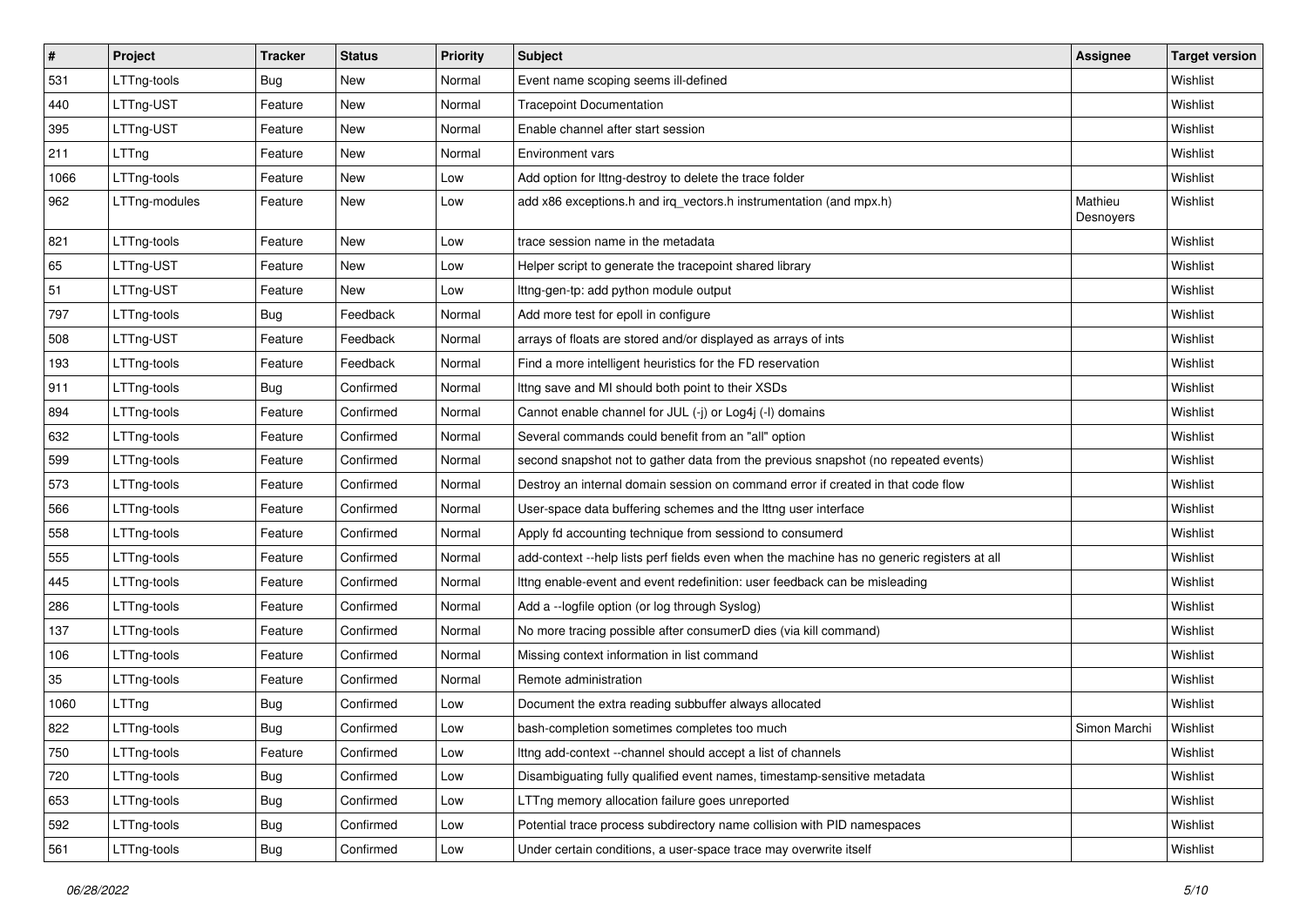| $\vert$ # | Project           | <b>Tracker</b> | <b>Status</b> | Priority | <b>Subject</b>                                                                                                    | <b>Assignee</b>        | <b>Target version</b> |
|-----------|-------------------|----------------|---------------|----------|-------------------------------------------------------------------------------------------------------------------|------------------------|-----------------------|
| 409       | LTTng-tools       | Bug            | Confirmed     | Low      | Detection of pipe close with POLLHUP poll(3) event                                                                |                        | Wishlist              |
| 270       | LTTng-tools       | Feature        | Confirmed     | Low      | Be able to choose session by number in Ittng list command                                                         |                        | Wishlist              |
| 77        | LTTng-tools       | Feature        | Confirmed     | Low      | Create developper documentation for the LTTng "control" API                                                       |                        | Wishlist              |
| 15        | LTTng-tools       | Feature        | Confirmed     | Low      | LTTng simple trace                                                                                                |                        | Wishlist              |
| 941       | Userspace RCU     | Feature        | New           | Normal   | URCU flavor which can be used across processes using shared memory                                                |                        | Wishlist              |
| 1132      | LTTng-UST         | <b>Bug</b>     | New           | High     | Fails to build with Crosscompiler                                                                                 |                        |                       |
| 1356      | Userspace RCU     | <b>Bug</b>     | New           | Normal   | I have a doubt about the urcu_bp_smp_mb_slave called in _urcu_bp_read_unlock.                                     |                        |                       |
| 1354      | LTTng-tools       | Bug            | New           | Normal   | Cannot Modprobe unload lttng-clock-plugin-test in test case test_clock_override                                   | Jérémie<br>Galarneau   |                       |
| 1345      | LTTng-modules     | <b>Bug</b>     | <b>New</b>    | Normal   | NULL pointer dereference when adding perf:cpu:cache-misses context                                                |                        |                       |
| 1343      | LTTng             | <b>Bug</b>     | New           | Normal   | Notifications tests hangs during OE/yocto.                                                                        |                        |                       |
| 1341      | LTTng-tools       | Feature        | New           | Normal   | Introduce "--shm-path-ust" to clarify use vs documentation                                                        |                        |                       |
| 1340      | LTTng-tools       | <b>Bug</b>     | New           | Normal   | Document behavior of per-uid UST buffers with respect to asynchronously killed traced applications                | <b>Philippe Proulx</b> |                       |
| 1329      | LTTng-tools       | <b>Bug</b>     | New           | Normal   | Assert in lttng-consumerd: consumer.c:lttng_consumer_rotate_channel()                                             |                        |                       |
| 1324      | LTTng-tools       | <b>Bug</b>     | New           | Normal   | Ittng_enable_event() and Ittng_enable_event_with_filter() cannot always enable a "listed" recording<br>event rule | Jérémie<br>Galarneau   |                       |
| 1317      | Userspace RCU     | <b>Bug</b>     | New           | Normal   | urcu: memory leaks                                                                                                |                        |                       |
| 1302      | LTTng-tools       | <b>Bug</b>     | New           | Normal   | Bad handling of invalid saved session files                                                                       |                        |                       |
| 1294      | LTTng-UST         | <b>Bug</b>     | New           | Normal   | add-context fails silently with perf event paranoid=4, no trace produced                                          |                        |                       |
| 1271      | LTTng-tools       | <b>Bug</b>     | New           | Normal   | testsuite should use bt2 python imports                                                                           |                        |                       |
| 1269      | LTTng             | Feature        | New           | Normal   | Document clearly the versioning scheme of Ittng-projects.                                                         | Jérémie<br>Galarneau   |                       |
| 1268      | LTTng             | Feature        | New           | Normal   | Adopting a Vulnerability Disclosure Policy for our projects                                                       | Jérémie<br>Galarneau   |                       |
| 1261      | LTTng-modules     | <b>Bug</b>     | <b>New</b>    | Normal   | Missing filename field on first openat() syscall                                                                  |                        |                       |
| 1248      | LTTng-tools       | <b>Bug</b>     | New           | Normal   | filter-parser.y creates creates wrong ast for `hello[1][2]`                                                       |                        |                       |
| 1246      | LTTng-tools       | <b>Bug</b>     | New           | Normal   | --filter expression parser accepts foo[bar]                                                                       |                        |                       |
| 1243      | LTTng-tools       | <b>Bug</b>     | New           | Normal   | Ittng 2.11 / 2.12 fails to destroy sessions.                                                                      |                        |                       |
| 1220      | <b>Babeltrace</b> | <b>Bug</b>     | New           | Normal   | filter.utils.trimmer component does not support streams without packets                                           |                        |                       |
| 1209      | LTTng             | Bug            | New           | Normal   | Tracking a PID after start of session result in error on Ittng-sessiond                                           |                        |                       |
| 1206      | LTTng-tools       | <b>Bug</b>     | New           | Normal   | live per-pid channel with short lived app becomes unusable                                                        |                        |                       |
| 1203      | LTTng-UST         | <b>Bug</b>     | New           | Normal   | Improve documentation of Ittng-ust with daemons                                                                   | Philippe Proulx        |                       |
| 1192      | LTTng             | Bug            | New           | Normal   | Web documentation improvement: describe use of CREATE_TRACE_POINTS for lttng-ust<br>instrumentation               |                        |                       |
| 1184      | LTTng-tools       | Bug            | New           | Normal   | can't report find any system calls with lttng list --kernel --syscall                                             |                        |                       |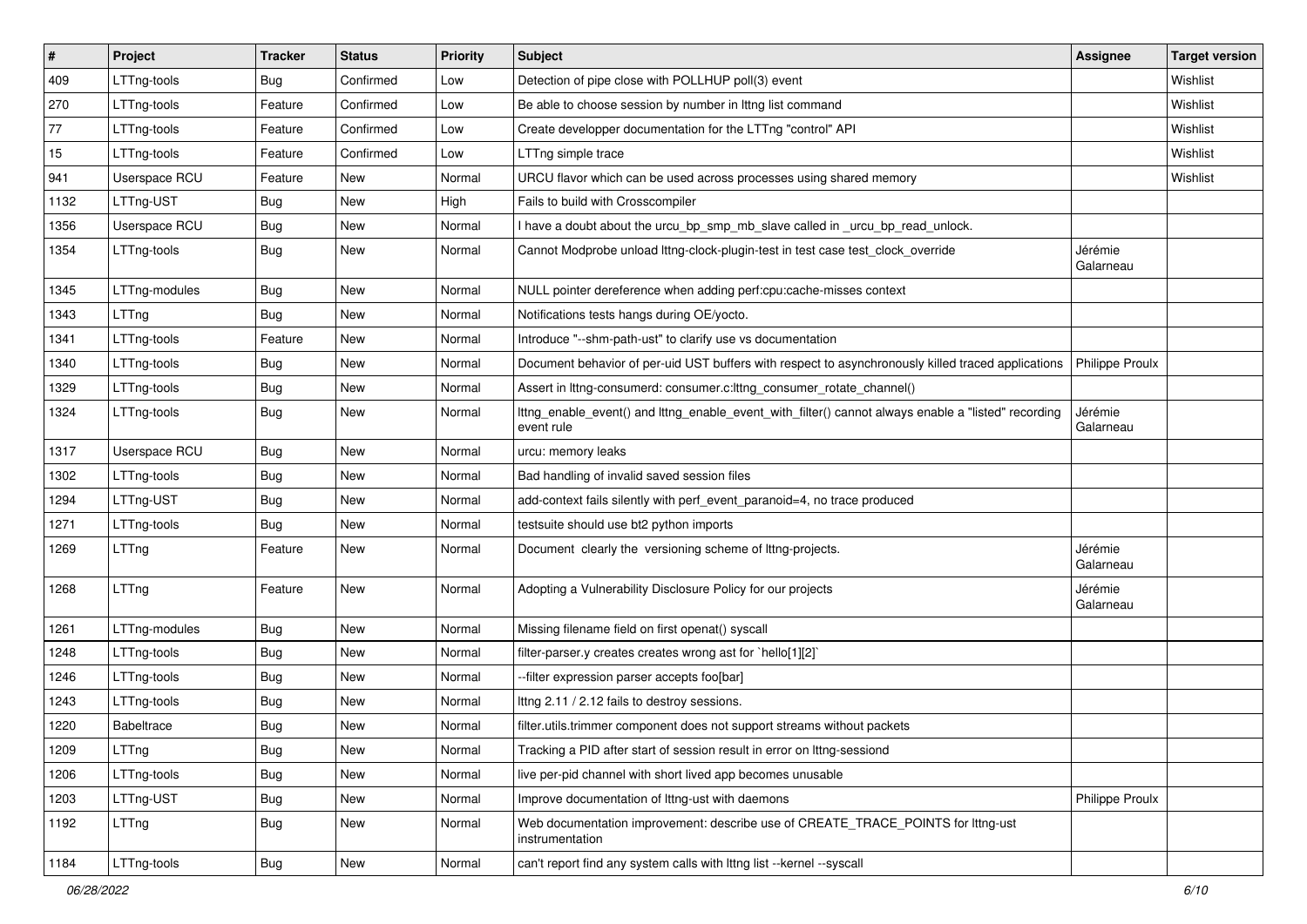| #    | Project                                | <b>Tracker</b> | <b>Status</b> | <b>Priority</b> | Subject                                                                                             | <b>Assignee</b>            | <b>Target version</b> |
|------|----------------------------------------|----------------|---------------|-----------------|-----------------------------------------------------------------------------------------------------|----------------------------|-----------------------|
| 1181 | LTTng-tools                            | Bug            | New           | Normal          | Deadlock in session daemon and consumer for short lived apps in live per-pid                        |                            |                       |
| 1175 | LTTng-modules                          | Feature        | New           | Normal          | Resolving the name of memory barrier system call                                                    |                            |                       |
| 1164 | <b>Babeltrace</b>                      | Feature        | New           | Normal          | Write a plugin to anonymize traces                                                                  |                            |                       |
| 1163 | LTTng-tools                            | Feature        | New           | Normal          | Create an Ittng-collectd skeleton for VM tracking feature                                           | Michael<br>Jeanson         |                       |
| 1157 | LTTng-modules                          | Bug            | New           | Normal          | Re-enable LTTng lock_* tracepoints                                                                  |                            |                       |
| 1147 | LTTng-tools                            | <b>Bug</b>     | New           | Normal          | Compiling LTTng tools against 2.6.37 for ARM throws some errors in select_poll_epoll.c              |                            |                       |
| 1146 | LTTng                                  | Bug            | New           | Normal          | LD_PRELOAD applications using lttng-ust-pthread                                                     |                            |                       |
| 1144 | <b>Babeltrace</b>                      | <b>Bug</b>     | New           | Normal          | Babeltrace 1.5.3 intermittent error on Ittng-live hooking                                           |                            |                       |
| 1138 | <b>Babeltrace</b>                      | Bug            | New           | Normal          | Live session listing return malformed url                                                           |                            |                       |
| 1121 | <b>Babeltrace</b>                      | <b>Bug</b>     | New           | Normal          | Babeltrace 2.0-pre reports negative timestamp with ctf-writer traces                                |                            |                       |
| 1117 | LTTng-tools                            | Bug            | New           | Normal          | Ittng-relayd should use specific major.minor versions for relay-consumer and relay-viewer protocols |                            |                       |
| 1116 | LTTng-tools                            | <b>Bug</b>     | New           | Normal          | MI XSD minor version should have been bumped once or twice (?) between tools 2.8 and 2.10           |                            |                       |
| 1115 | LTTng-tools                            | <b>Bug</b>     | New           | Normal          | LTTng sessiond should accept different agent minor version number                                   |                            |                       |
| 1096 | <b>Babeltrace</b>                      | Bug            | New           | Normal          | Babeltrace takes 100% CPU and 100% mem reading a malformed trace                                    |                            |                       |
| 1083 | LTTng-tools                            | Feature        | New           | Normal          | Ittng-load and save are somewhat schizophrenic                                                      |                            |                       |
| 1073 | LTTng                                  | Bug            | New           | Normal          | Filtering test cases failing                                                                        |                            |                       |
| 1061 | LTTng-modules                          | Feature        | New           | Normal          | New btrfs events should be added to Ittng-modules instrumentation                                   |                            |                       |
| 1057 | LTTng-tools                            | Feature        | New           | Normal          | List only contexts that apply to a domain                                                           |                            |                       |
| 1045 | <b>Babeltrace</b>                      | Feature        | New           | Normal          | Wire up debug info on lttng_ust_cyg_profile event fields                                            |                            |                       |
| 1039 | LTTng-modules                          | Feature        | New           | Normal          | Generate an event when Perf takes a sample                                                          |                            |                       |
| 1038 | LTTng                                  | Bug            | New           | Normal          | Enabling all events for the JUL domain, while having disabled events                                |                            |                       |
| 981  | LTTng                                  | Feature        | New           | Normal          | Handle the flush of the last subbuffer                                                              |                            |                       |
| 971  | <b>Trace Compass UX</b><br>Experiments | Feature        | New           | Normal          | Trace digging tool                                                                                  |                            |                       |
| 969  | LTTng                                  | <b>Bug</b>     | New           | Normal          | It is not possible to only enable/disable events with "*' in their names                            |                            |                       |
| 967  | LTTng                                  | Bug            | New           | Normal          | It is possible to enable two events having two different types but sharing the same name            |                            |                       |
| 946  | LTTng                                  | <b>Bug</b>     | New           | Normal          | LTTng trace splice size could be opitimized                                                         |                            |                       |
| 940  | Userspace RCU                          | Feature        | New           | Normal          | Wire up sys membarrier on each architecture                                                         | Mathieu<br>Desnoyers       |                       |
| 937  | LTTng                                  | <b>Bug</b>     | New           | Normal          | Babeltrace failure in live mode                                                                     |                            |                       |
| 888  | Common Trace Format                    | Bug            | New           | Normal          | BE vs LE bitfield packing is not easy to understand + undefined behaviour for mixed BE/LE           |                            |                       |
| 782  | LTTng-modules                          | Feature        | New           | Normal          | Syscalls extractor improvements                                                                     | Jonathan<br>Rajotte Julien |                       |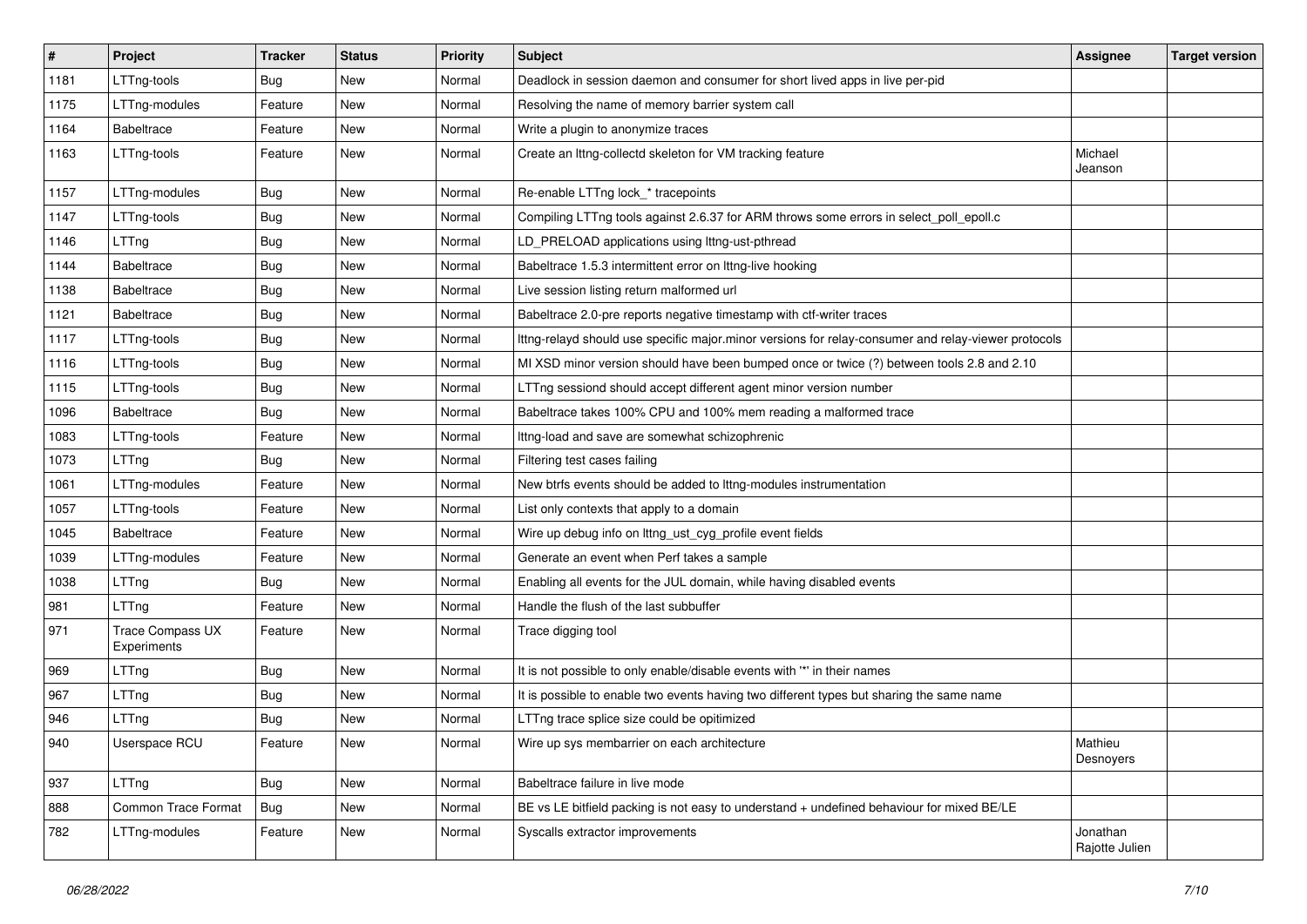| $\vert$ # | Project                    | <b>Tracker</b> | <b>Status</b> | <b>Priority</b> | <b>Subject</b>                                                               | Assignee                   | <b>Target version</b> |
|-----------|----------------------------|----------------|---------------|-----------------|------------------------------------------------------------------------------|----------------------------|-----------------------|
| 743       | LTTng-modules              | Feature        | New           | Normal          | Enable channel *after* tracing has started                                   |                            |                       |
| 710       | LTTng-UST                  | Feature        | New           | Normal          | List event fields in the same order as the TP definition                     |                            |                       |
| 602       | LTTng-UST                  | Feature        | New           | Normal          | Add session to metadata environment                                          |                            |                       |
| 601       | LTTng-modules              | Feature        | New           | Normal          | Add session to metadata environment                                          |                            |                       |
| 584       | LTTng-modules              | Feature        | New           | Normal          | Confusing error message when trying to enable a non existant tracepoint      |                            |                       |
| 527       | LTTng-UST                  | Feature        | New           | Normal          | Add git version information to project version                               |                            |                       |
| 520       | LTTng-UST                  | Feature        | New           | Normal          | Allow override of /var/run directory                                         |                            |                       |
| 483       | LTTng-UST                  | Feature        | New           | Normal          | Use "man 3 backtrace" to dump the stack state at record start (attach) time. |                            |                       |
| 447       | LTTng-UST                  | Feature        | New           | Normal          | Support dlopen/dlclose of probe providers                                    |                            |                       |
| 446       | LTTng-UST                  | Feature        | New           | Normal          | Improve process startup time with many events                                |                            |                       |
| 439       | LTTng-modules              | Feature        | New           | Normal          | LTTng kernel tracepoint documentation                                        |                            |                       |
| 396       | LTTng-modules              | Feature        | New           | Normal          | Enable channel after start session                                           |                            |                       |
| 347       | LTTng-modules              | Feature        | New           | Normal          | dump process hostname                                                        |                            |                       |
| 265       | Common Trace Format        | Bug            | New           | Normal          | Specify where exactly the event ID must be in the header                     |                            |                       |
| 262       | <b>Common Trace Format</b> | Bug            | New           | Normal          | Be clearer about fields of headers and contexts                              |                            |                       |
| 254       | Common Trace Format        | Bug            | New           | Normal          | No specified charset for metadata packets payload                            |                            |                       |
| 216       | Website                    | Feature        | New           | Normal          | Use menu separators instead of placeholder pages                             |                            |                       |
| 215       | Website                    | Bug            | New           | Normal          | Create a FAQ section                                                         |                            |                       |
| 214       | Website                    | Bug            | New           | Normal          | Add weekly reminder of assigned open bugs                                    |                            |                       |
| 138       | Website                    | Feature        | New           | Normal          | Workflow graph for bug statuses                                              | Raphaël<br>Beamonte        |                       |
| 97        | Website                    | Bug            | New           | Normal          | Theme tweak: the $<$ pre $>$ tags should be more visible                     |                            |                       |
| 73        | Website                    | Feature        | New           | Normal          | DOCUMENTATION!                                                               |                            |                       |
| 68        | Website                    | Bug            | New           | Normal          | Top-level primary links should be in bold                                    | Yannick<br><b>Brosseau</b> |                       |
| 67        | Website                    | <b>Bug</b>     | New           | Normal          | Syndicate the project news on the lttng.org main page                        | Yannick<br><b>Brosseau</b> |                       |
| 30        | Website                    | Feature        | New           | Normal          | Contributor documentation                                                    |                            |                       |
| 1349      | LTTng-tools                | Feature        | New           | Low             | Add '--all' to lttng start                                                   |                            |                       |
| 1342      | LTTng-tools                | Bug            | New           | Low             | Rotation thread's handling of session consumed size notifications is racy    | Jérémie<br>Galarneau       |                       |
| 1288      | LTTng                      | Feature        | New           | Low             | Combine all per-cpu shm areas for a channel into a single file               |                            |                       |
| 1287      | LTTng-tools                | Feature        | New           | Low             | Use abstract sockets for lttng-consumerd UST shared memory files             |                            |                       |
| 1267      | LTTng-tools                | <b>Bug</b>     | New           | Low             | odr-violation for config_str_yes                                             |                            |                       |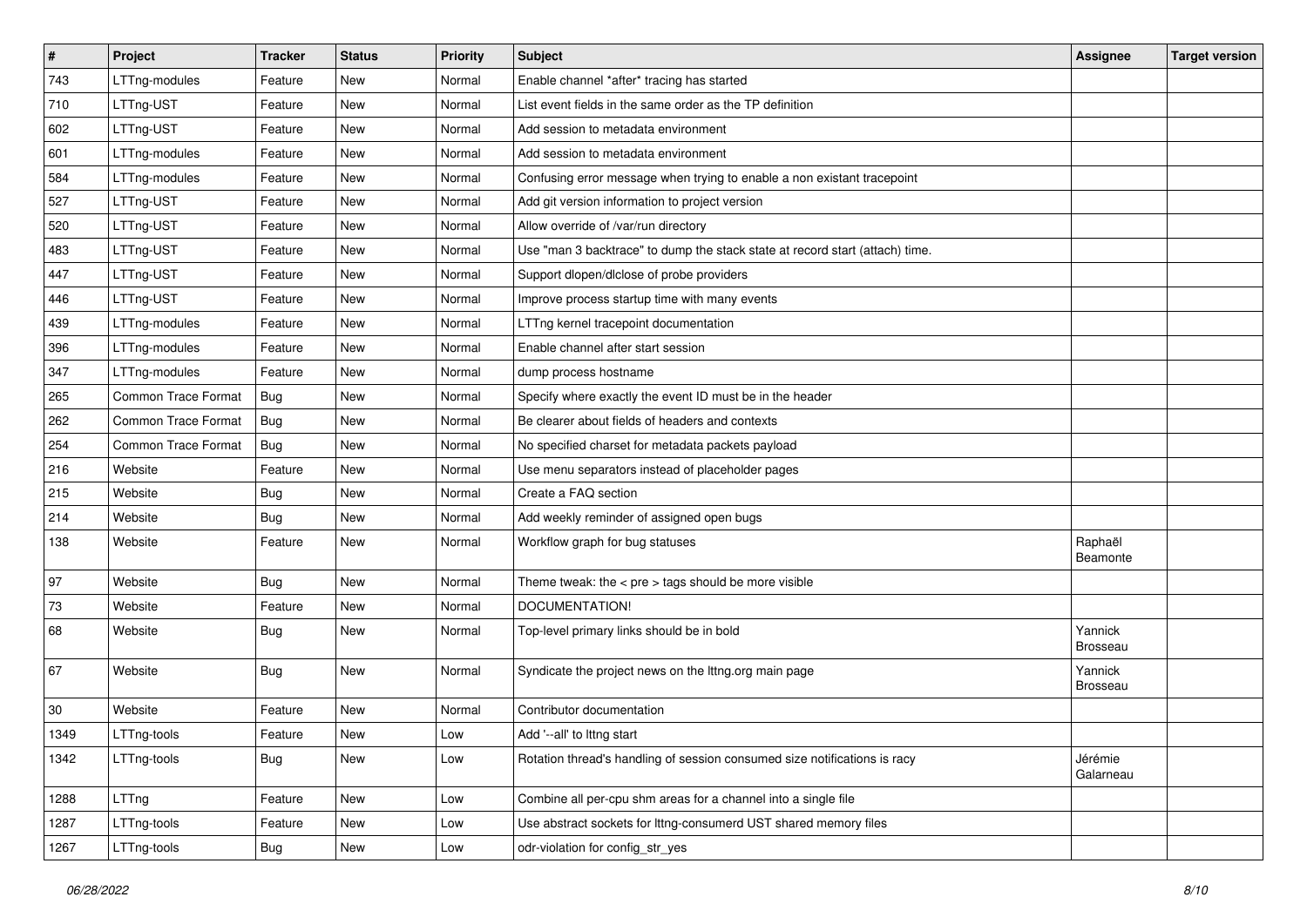| $\#$ | Project           | <b>Tracker</b> | <b>Status</b> | <b>Priority</b> | <b>Subject</b>                                                                                                                                           | Assignee                      | <b>Target version</b> |
|------|-------------------|----------------|---------------|-----------------|----------------------------------------------------------------------------------------------------------------------------------------------------------|-------------------------------|-----------------------|
| 1265 | LTTng-modules     | Feature        | New           | Low             | Turn lttng-probes.c probe_list into a hash table                                                                                                         |                               |                       |
| 1264 | LTTng-modules     | Feature        | New           | Low             | NOHZ support for lib ring buffer                                                                                                                         |                               |                       |
| 1263 | LTTng-modules     | Feature        | New           | Low             | Re-integrate sample modules from libringbuffer into Ittng-modules                                                                                        |                               |                       |
| 1262 | LTTng-tools       | Bug            | New           | Low             | Metadata channel properties are not configurable (kernel domain)                                                                                         |                               |                       |
| 1256 | LTTng-tools       | Bug            | New           | Low             | Check babeltrace1 stderr output in tests                                                                                                                 |                               |                       |
| 1211 | LTTng-tools       | Bug            | New           | Low             | Can't guit Ittng-sessiond with ctrl-c when built with --disable-epoll                                                                                    |                               |                       |
| 1197 | LTTng-tools       | Feature        | New           | Low             | Use renameat2() to atomically exchange metadata on metadata regenerate                                                                                   |                               |                       |
| 1072 | LTTng-tools       | Bug            | New           | Low             | configure does not check for needed Libxml2 symbols                                                                                                      | <b>Philippe Proulx</b>        |                       |
| 999  | LTTng-modules     | Feature        | New           | Low             | Support mmap for metadata channel                                                                                                                        |                               |                       |
| 717  | LTTng-UST         | Feature        | New           | Low             | Better validation of tracepoint provider headers?                                                                                                        |                               |                       |
| 713  | LTTngTop          | Feature        | New           | Low             | Throughput display should be harmonized with Ittng usage                                                                                                 |                               |                       |
| 336  | LTTng-modules     | Feature        | New           | Low             | Support splice() for partial pages                                                                                                                       |                               |                       |
| 1352 | LTTng-tools       | <b>Bug</b>     | Feedback      | Normal          | LTTng consumer daemon crashed with error: "Attempt to send invalid file descriptor to master (fd =<br>-1)"                                               |                               |                       |
| 1331 | LTTng-tools       | <b>Bug</b>     | Feedback      | Normal          | test_unix_socket fails for 64 bit arches on alpine linux but passes on 32bit arches                                                                      |                               |                       |
| 1320 | LTTng-UST         | Bug            | Feedback      | Normal          | Assert in lttng-ring-buffer-client.h:437: client_buffer_begin()                                                                                          |                               |                       |
| 1315 | LTTng             | <b>Bug</b>     | Feedback      | Normal          | Kernel panics after `pkill lttng`; root session daemon has active triggers                                                                               | Francis<br><b>Deslauriers</b> |                       |
| 1285 | LTTng-UST         | <b>Bug</b>     | Feedback      | Normal          | about close file failed for Ittng-ust module                                                                                                             |                               |                       |
| 1242 | LTTng-UST         | <b>Bug</b>     | Feedback      | Normal          | SEGV on process exit with shared library                                                                                                                 | Mathieu<br>Desnoyers          |                       |
| 1215 | LTTng-tools       | Bug            | Feedback      | Normal          | Failed to start lttng-sessiond process                                                                                                                   |                               |                       |
| 1208 | LTTng             | <b>Bug</b>     | Feedback      | Normal          | 2.11 relayd in live mode attach window changed                                                                                                           |                               |                       |
| 1195 | LTTng             | Bug            | Feedback      | Normal          | Userspace tracing issue                                                                                                                                  |                               |                       |
| 1168 | <b>Babeltrace</b> | Bug            | Feedback      | Normal          | CTF for a user-plugged clock assumes that "offset" is unsigned, but a negative value can happen<br>and will result in unparsable metadata getting stored |                               |                       |
| 1135 | LTTng-tools       | <b>Bug</b>     | Feedback      | Normal          | Contexts are applied to all channels without domain consideration                                                                                        |                               |                       |
| 1017 | LTTng-tools       | Bug            | Feedback      | Normal          | consumerd memory leak                                                                                                                                    |                               |                       |
| 993  | LTTng-tools       | Bug            | Feedback      | Normal          | Re-enabling disabled events create new tracepoint events                                                                                                 |                               |                       |
| 989  | LTTng             | <b>Bug</b>     | Feedback      | Normal          | Error code correction for list_lttng_ust_global_events() and list_lttng_kernel_events()                                                                  |                               |                       |
| 945  | LTTng             | <b>Bug</b>     | Feedback      | Normal          | Running cyclictest with Ittng                                                                                                                            |                               |                       |
| 1109 | LTTng-UST         | <b>Bug</b>     | Feedback      | Low             | Fork() test 9 from Linux Test Project fails when traced with userspace events                                                                            |                               |                       |
| 1207 | LTTng             | Bug            | Confirmed     | Normal          | Tools 2.11 fails on destroy for lttng-modules 2.9                                                                                                        |                               |                       |
| 1059 | LTTng-tools       | <b>Bug</b>     | Confirmed     | Normal          | The save and load commands do not use the same default home directory                                                                                    |                               |                       |